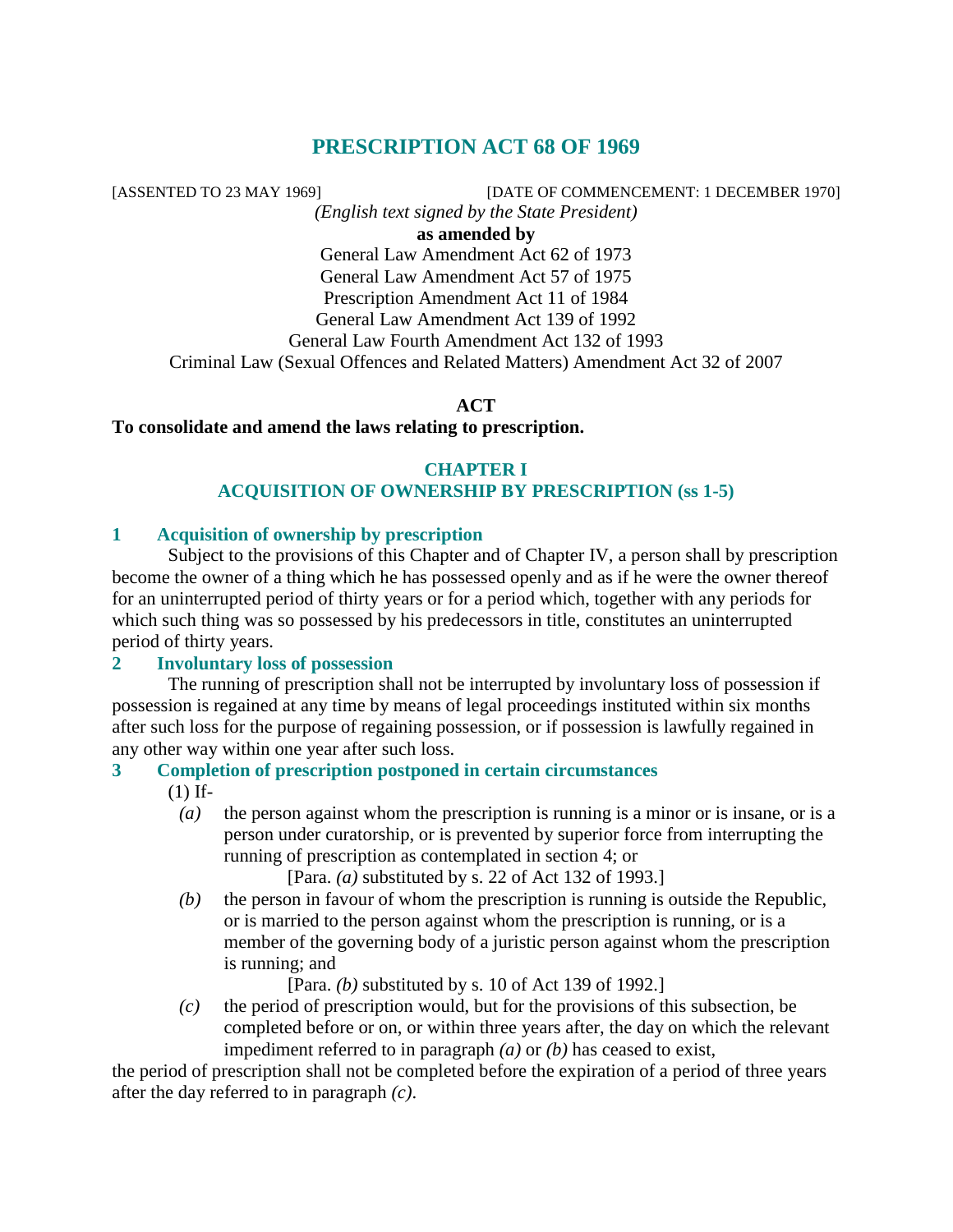(2) Subject to the provisions of subsection (1), the period of prescription in relation to fideicommissary property shall not be completed against a fideicommissary before the expiration of a period of three years after the day on which the right of that fideicommissary to that property vested in him.

## **4 Judicial interruption of prescription**

 (1) The running of prescription shall, subject to the provisions of subsection (2), be interrupted by the service on the possessor of the thing in question of any process whereby any person claims ownership in that thing.

 (2) Any interruption in terms of subsection (1), shall lapse, and the running of prescription shall not be deemed to have been interrupted, if the person claiming ownership in the thing in question does not successfully prosecute his claim under the process in question to final judgment or if he does so prosecute his claim but abandons the judgment or the judgment is set aside.

 (3) If the running of prescription is interrupted as contemplated in subsection (1), a new period of prescription shall commence to run, if at all, only on the day on which final judgment is given.

 (4) For the purposes of this section 'process' includes a petition, a notice of motion, a rule *nisi* and any document whereby legal proceedings are commenced.

### **5 Application of this Chapter to a prescription not completed at the commencement of this Act**

 A prescription which has not been completed at the commencement of this Act, shall be governed by the provisions of this Chapter in respect of the course of the unexpired portion of the period of prescription.

### **CHAPTER II**

# **ACQUISITION AND EXTINCTION OF SERVITUDES BY PRESCRIPTION (ss 6-9)**

### **6 Acquisition of servitudes by prescription**

 Subject to the provisions of this Chapter and of Chapter IV, a person shall acquire a servitude by prescription if he has openly and as though he were entitled to do so, exercised the rights and powers which a person who has a right to such servitude is entitled to exercise, for an uninterrupted period of thirty years or, in the case of a praedial servitude, for a period which, together with any periods for which such rights and powers were so exercised by his predecessors in title, constitutes an uninterrupted period of thirty years.

### **7 Extinction of servitudes by prescription**

 (1) A servitude shall be extinguished by prescription if it has not been exercised for an uninterrupted period of thirty years.

 (2) For the purposes of subsection (1) a negative servitude shall be deemed to be exercised as long as nothing which impairs the enjoyment of the servitude, has been done on the servient tenement.

# **8 Application of certain provisions of Chapter I to the acquisition and extinction of servitudes by prescription**

 (1) The provisions of sections 2, 3 4 and 5 shall apply *mutatis mutandis* to the acquisition of a servitude by prescription.

 (2) The provisions of sections 3, 4 and 5 shall apply *mutatis mutandis* to the extinction of a servitude by prescription.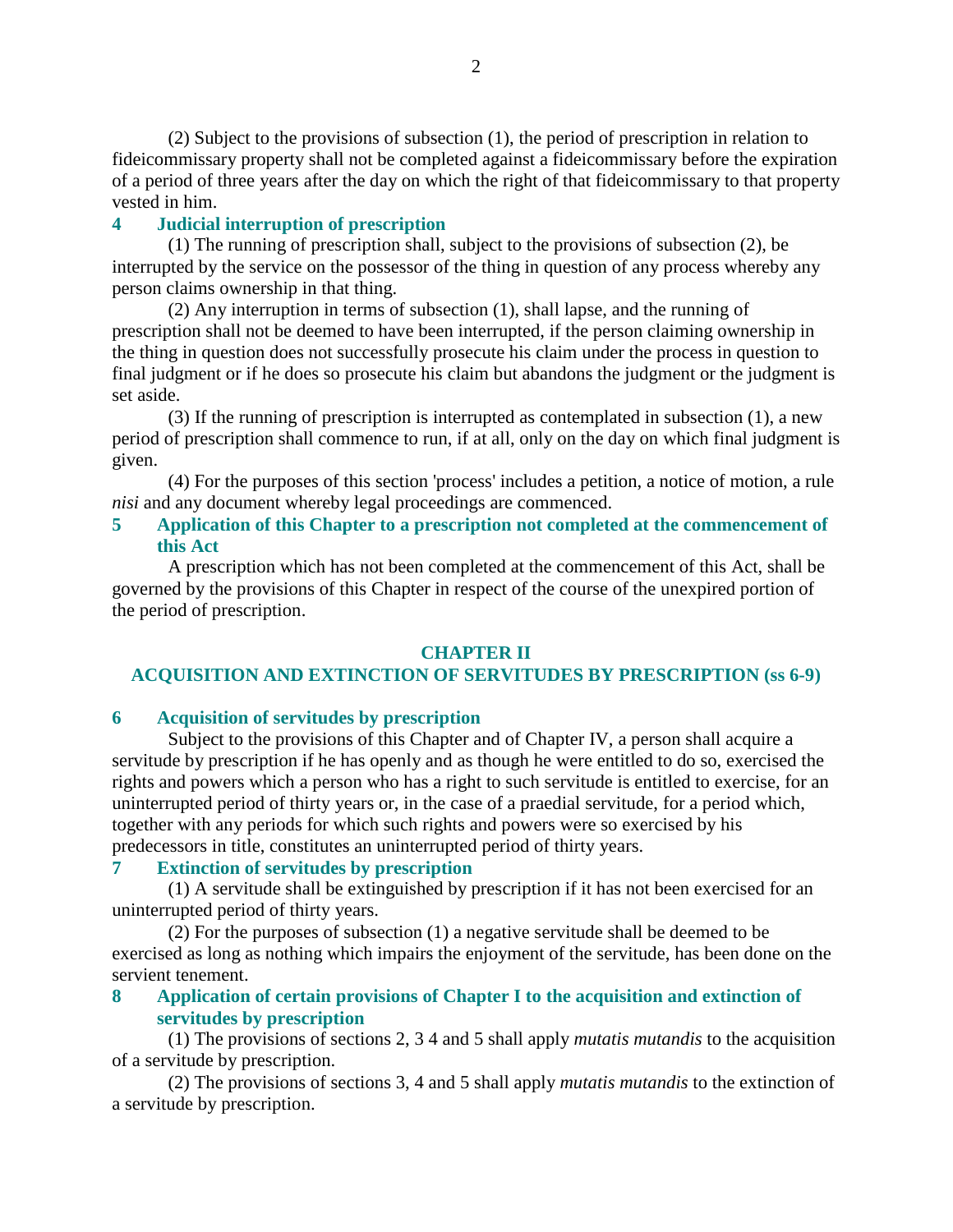(3) For the purposes of the application of the provisions of section 4 (1) in relation to the acquisition or extinction of a servitude by prescription, any reference therein to the possessor of the thing shall be construed as a reference to the person in whose favour the prescription is running; and any reference therein to a claim to the ownership in the thing shall be construed as a reference to a claim for the termination of the exercise of the rights and powers or of the breach of the servitude, as the case may be, by virtue of which the prescription is running.

### **9 This Chapter not applicable to public servitudes**

The provisions of this Chapter shall not apply to public servitudes.

### **CHAPTER III PRESCRIPTION OF DEBTS (ss 10-16)**

### **10 Extinction of debts by prescription**

 (1) Subject to the provisions of this Chapter and of Chapter IV, a debt shall be extinguished by prescription after the lapse of the period which in terms of the relevant law applies in respect of the prescription of such debt.

 (2) By the prescription of a principal debt a subsidiary debt which arose from such principal debt shall also be extinguished by prescription.

 (3) Notwithstanding the provisions of subsections (1) and (2), payment by the debtor of a debt after it has been extinguished by prescription in terms of either of the said subsections, shall be regarded as payment of a debt.

#### **11 Periods of prescription of debts**

The periods of prescription of debts shall be the following:

- *(a)* thirty years in respect of-
	- (i) any debt secured by mortgage bond;
	- (ii) any judgment debt;
	- (iii) any debt in respect of any taxation imposed or levied by or under any law;
	- (iv) any debt owed to the State in respect of any share of the profits, royalties or any similar consideration payable in respect of the right to mine minerals or other substances;
- *(b)* fifteen years in respect of any debt owed to the State and arising out of an advance or loan of money or a sale or lease of land by the State to the debtor, unless a longer period applies in respect of the debt in question in terms of paragraph *(a)*;
- *(c)* six years in respect of a debt arising from a bill of exchange or other negotiable instrument or from a notarial contract, unless a longer period applies in respect of the debt in question in terms of paragraph *(a)* or *(b)*;
- *(d)* save where an Act of Parliament provides otherwise, three years in respect of any other debt.

#### **12 When prescription begins to run**

 (1) Subject to the provisions of subsections (2), (3), and (4), prescription shall commence to run as soon as the debt is due.

[Sub-s. (1) substituted by s. 68 of Act 32 of 2007.]

 (2) If the debtor wilfully prevents the creditor from coming to know of the existence of the debt, prescription shall not commence to run until the creditor becomes aware of the existence of the debt.

(3) A debt shall not be deemed to be due until the creditor has knowledge of the identity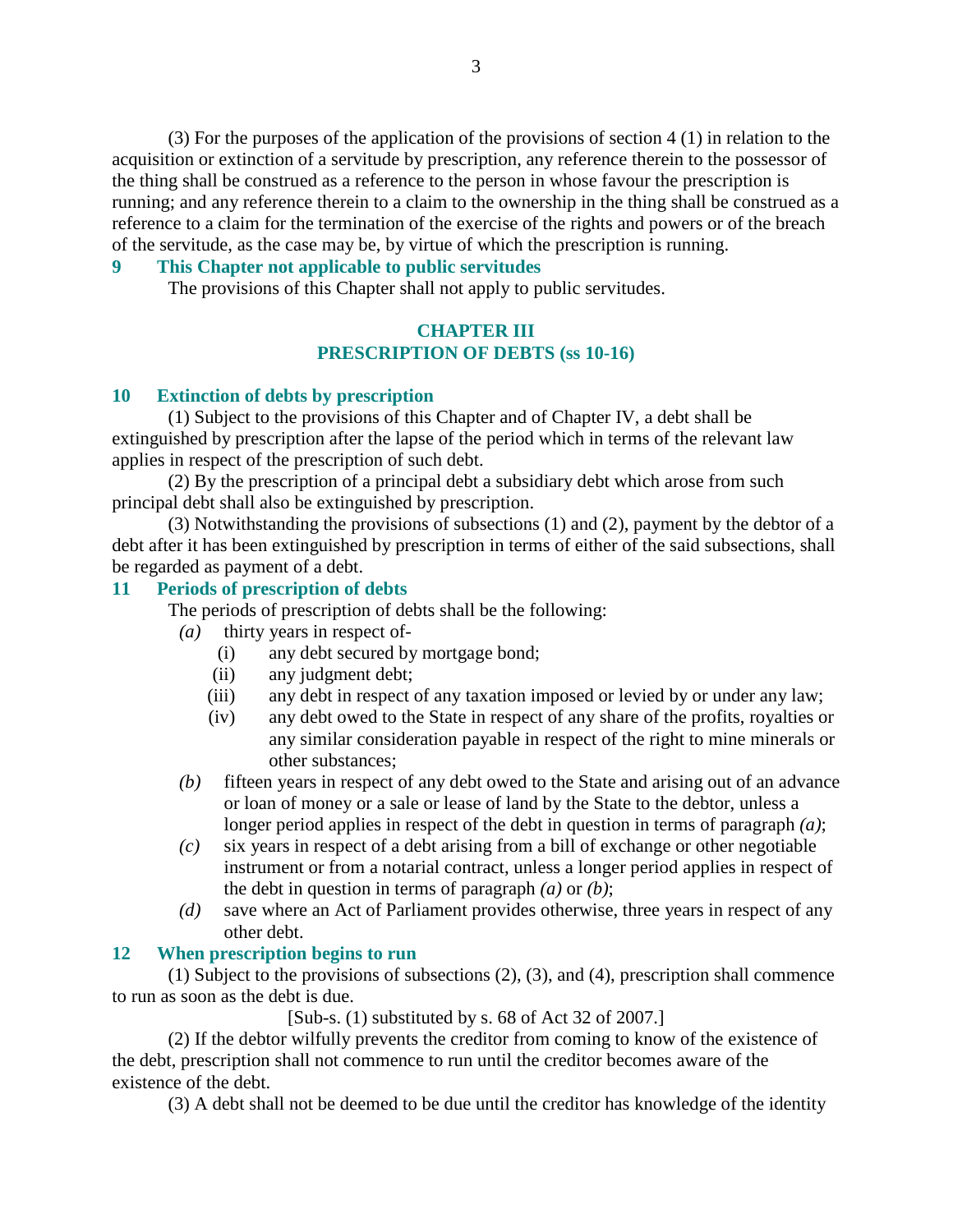of the debtor and of the facts from which the debt arises: Provided that a creditor shall be deemed to have such knowledge if he could have acquired it by exercising reasonable care.

[Sub-s. (3) substituted by s. 1 of Act 11 of 1984.]

 (4) Prescription shall not commence to run in respect of a debt based on the commission of an alleged sexual offence as contemplated in sections 3, 4, 17, 18 (2), 20 (1), 23, 24 (2), 26 (1) and 71 (1) or (2) of the Criminal Law (Sexual Offences and Related Matters) Amendment Act, 2007, during the time in which the creditor is unable to institute proceedings because of his or her mental or psychological condition.

[Sub-s. (4) added by s. 68 of Act 32 of 2007.]

# **13 Completion of prescription delayed in certain circumstances**

(1) If-

- *(a)* the creditor is a minor or is insane or is a person under curatorship or is prevented by superior force including any law or any order of court from interrupting the running of prescription as contemplated in section 15 (1); or
- *(b)* the debtor is outside the Republic; or [Para. *(b)* substituted by s. 11 *(a)* of Act 139 of 1992.]
- *(c)* the creditor and debtor are married to each other; or
- *(d)* the creditor and debtor are partners and the debt is a debt which arose out of the partnership relationship; or
- *(e)* the creditor is a juristic person and the debtor is a member of the governing body of such juristic person; or
- *(f)* the debt is the object of a dispute subjected to arbitration; or
- *(g)* the debt is the object of a claim filed against the estate of a debtor who is deceased or against the insolvent estate of the debtor or against a company in liquidation or against an applicant under the Agricultural Credit Act, 1966; or [Para. *(g)* substituted by s. 11 *(b)* of Act 139 of 1992.]
- *(h)* the creditor or the debtor is deceased and an executor of the estate in question has not yet been appointed; and
- *(i)* the relevant period of prescription would, but for the provisions of this subsection, be completed before or on, or within one year after, the day on which the relevant impediment referred to in paragraph *(a)*, *(b)*, *(c)*, *(d)*, *(e)*, *(f)*, *(g)* or *(h)* has ceased to exist,

the period of prescription shall not be completed before a year has elapsed after the day referred to in paragraph *(i)*.

 (2) A debt which arises from a contract and which would, but for the provisions of this subsection, become prescribed before a reciprocal debt which arises from the same contract becomes prescribed, shall not become prescribed before the reciprocal debt becomes prescribed.

# **14 Interruption of prescription by acknowledgement of liability**

 (1) The running of prescription shall be interrupted by an express or tacit acknowledgement of liability by the debtor.

 (2) If the running of prescription is interrupted as contemplated in subsection (1), prescription shall commence to run afresh from the day on which the interruption takes place or, if at the time of the interruption or at any time thereafter the parties postpone the due date of the debt from the date upon which the debt again becomes due.

# **15 Judicial interruption of prescription**

(1) The running of prescription shall, subject to the provisions of subsection (2), be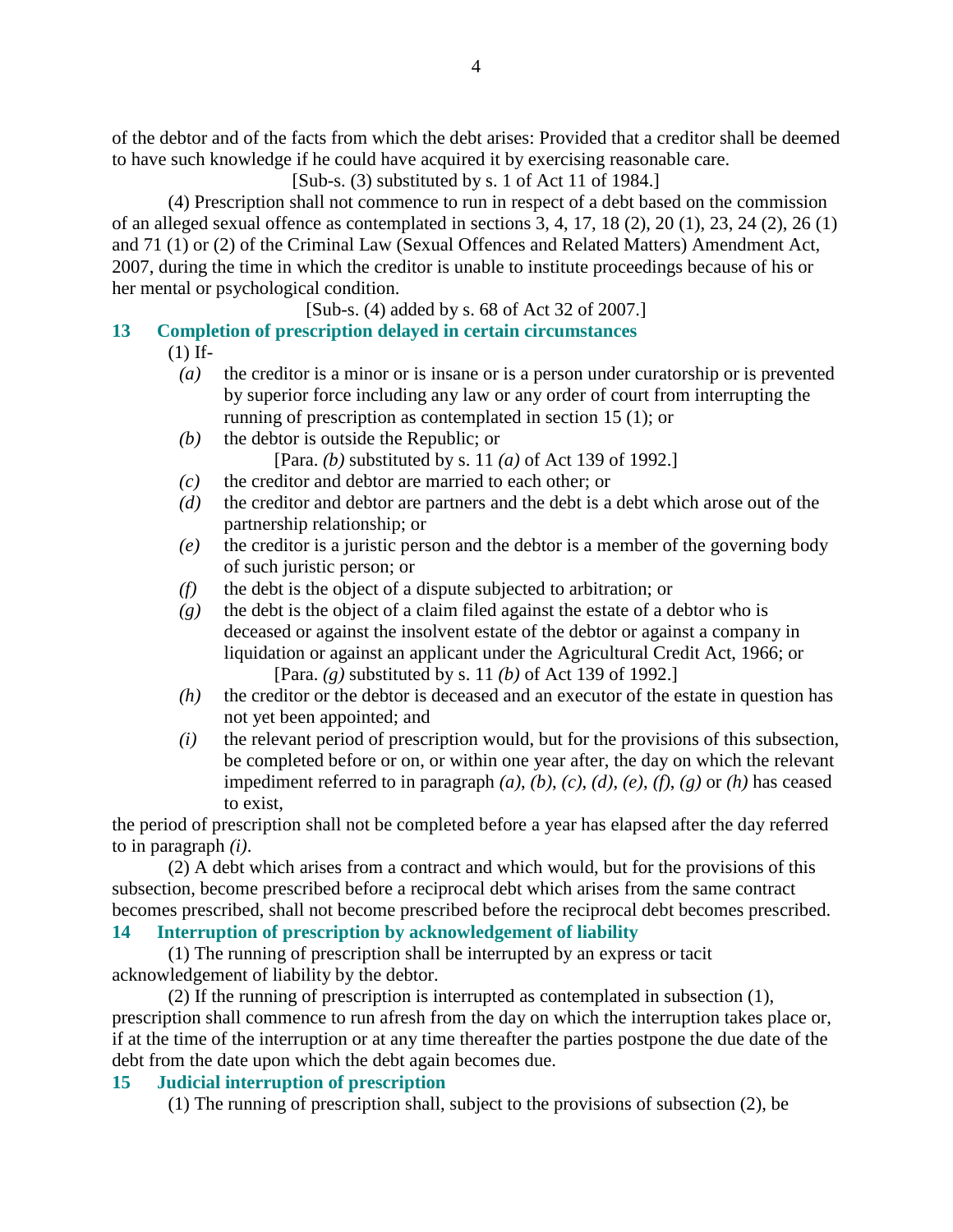interrupted by the service on the debtor of any process whereby the creditor claims payment of the debt.

 (2) Unless the debtor acknowledges liability, the interruption of prescription in terms of subsection (1) shall lapse, and the running of prescription shall not be deemed to have been interrupted, if the creditor does not successfully prosecute his claim under the process in question to final judgment or if he does so prosecute his claim but abandons the judgment or the judgment is set aside.

 (3) If the running of the prescription is interrupted as contemplated in subsection (1) and the debtor acknowledges liability, and the creditor does not prosecute his claim to final judgment, prescription shall commence to run afresh from the day on which the debtor acknowledges liability or, if at the time when the debtor acknowledges liability or at any time thereafter the parties postpone the due date of the debt, from the day upon which the debt again becomes due.

 (4) If the running of prescription is interrupted as contemplated in subsection (1) and the creditor successfully prosecutes his claim under the process in question to final judgment and the interruption does not lapse in terms of subsection (2), prescription shall commence to run afresh on the day on which the judgment of the court becomes executable.

 (5) If any person is joined as a defendant on his own application, the process whereby the creditor claims payment of the debt shall be deemed to have been served on such person on the date of such joinder.

 (6) For the purposes of this section, 'process' includes a petition, a notice of motion, a rule *nisi*, a pleading in reconvention, a third party notice referred to in any rule of court, and any document whereby legal proceedings are commenced.

### **16 Application of this Chapter**

 (1) Subject to the provisions of subsection (2) *(b)*, the provisions of this chapter shall, save in so far as they are inconsistent with the provisions of any Act of Parliament which prescribes a specified period within which a claim is to be made or an action is to be instituted in respect of a debt or imposes conditions on the institution of an action for the recovery of a debt, apply to any debt arising after the commencement of this Act.

(2) The provisions of any law-

- *(a)* which immediately before the commencement of this Act applied to the prescription of a debt which arose before such commencement; or
- *(b)* which, if this Act had not come into operation, would have applied to the prescription of a debt which arose or arises out of an advance or loan of money by an insurer to any person in respect of an insurance policy issued by such insurer before 1 January 1974,

[Para. *(b)* substituted by s. 31 of Act 57 of 1975.]

shall continue to apply to the prescription of the debt in question in all respects as if this Act had not come into operation.

[S. 16 substituted by s. 41 (1) of Act 62 of 1973.]

### **CHAPTER IV GENERAL (ss 17-23)**

#### **17 Prescription to be raised in pleadings**

(1) A court shall not of its own motion take notice of prescription.